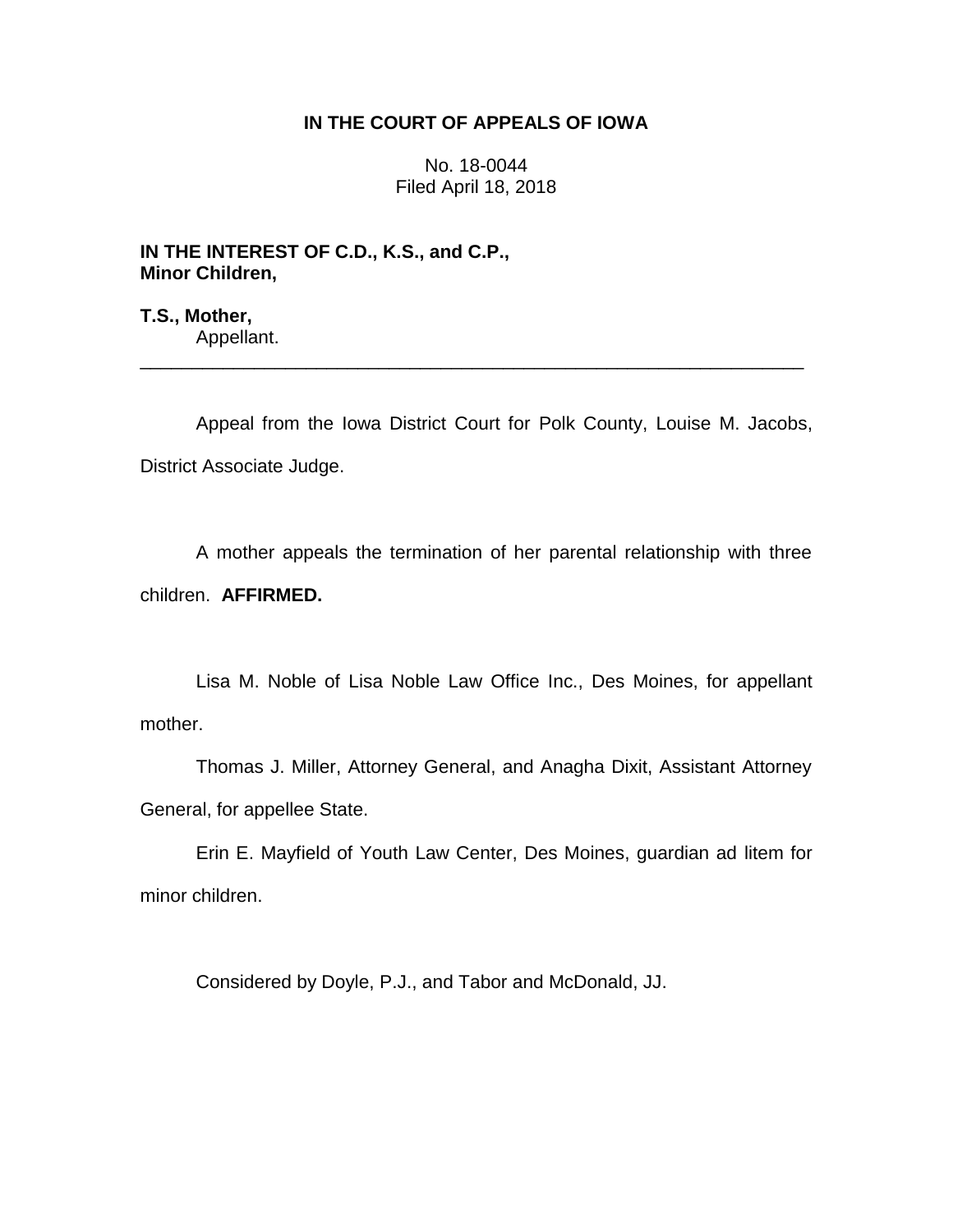# **TABOR, Judge.**

 $\overline{a}$ 

A mother, Tina, contests the juvenile court order terminating her parental relationship with three children: K.S. born in 2010, C.D. born in 2012, and C.P. born in 2015.<sup>1</sup> Her petition on appeal first alleges the State did not offer clear and convincing evidence to meet the statutory grounds for termination. But Tina concentrates on her desire for an additional six months to reunify with her children. She also argues termination is not in the children's best interests. Finally, Tina contends the Iowa Department of Human Services (DHS) did not make reasonable efforts to return the children to her care.

After a close examination of the record, our conclusion mirrors that of the juvenile court.<sup>2</sup> Despite making some progress in managing her mental health, Tina's parenting abilities are still not strong enough to ensure a safe return home for the three children. At the time of the termination hearing, the children had been out of the home for more than fourteen months with no move toward unsupervised visitation. And Tina had been receiving services through the DHS for at least seventeen months. We decline to further postpone permanency for the three children under these circumstances.

 $<sup>1</sup>$  The juvenile court also terminated the parental rights of the three fathers. They are not</sup> parties to this appeal.

<sup>&</sup>lt;sup>2</sup> We review termination-of-parental-rights proceedings de novo, which means examining both the facts and law and adjudicating anew those issues properly preserved and presented. *See In re L.G.*, 532 N.W.2d 478, 480 (Iowa Ct. App. 1995). Although we are not bound by the juvenile court's factual findings, we give them weight, especially when witness credibility is key to the outcome. *See In re M.W.*, 876 N.W.2d 212, 219 (Iowa 2016). The State must offer clear and convincing proof, which means we see no "serious or substantial doubts as to the correctness [of] conclusions of law drawn from the evidence." *In re D.W.*, 791 N.W.2d 703, 706 (Iowa 2010) (quoting *In re C.B.*, 611 N.W.2d 489, 492 (Iowa 2000)).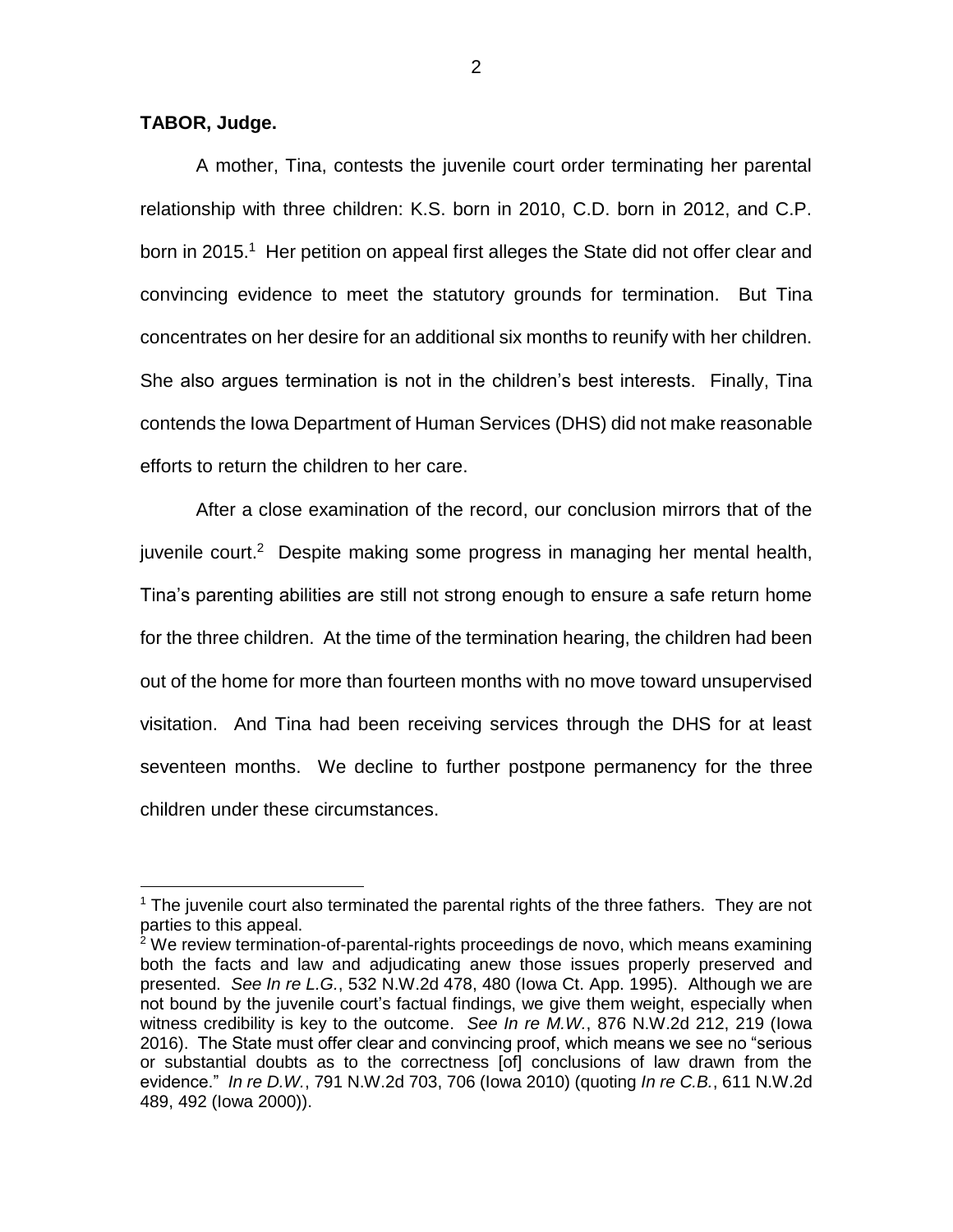### **I. Facts and Prior Proceedings**

A medical condition suffered by Tina's middle child, C.D., prompted the DHS to intervene with this family. Doctors diagnosed C.D. with bilateral club foot, a birth abnormality where the infant's foot is twisted out of position. In October 2015, C.D. travelled to University Hospitals and Clinics in Iowa City for corrective surgery known as tibialis anterior tendon transfer. After wearing a cast for six weeks, C.D. required physical therapy to teach him to walk again because his foot was in a new position. Tina did not comply with the follow-up physical therapy missing four scheduled appointments and imperiling the success of the surgery and the child's ability to walk normally. Child Protective Services received reports three-year-old C.D. regressed to crawling rather than walking during this time. In April 2016, a child-abuse assessment found a denial of critical care; although Tina blamed the lack of follow-up on travel challenges, the DHS asserted transportation assistance was offered but declined by the parents. The State filed a petition asking that C.D. be adjudicated as a child in need of assistance (CINA). After the DHS intervened, C.D. received the physical therapy he needed.

In May 2016, the State filed petitions asking the court to likewise adjudicate K.S. and C.P. as CINA. The petitions alleged Tina was doing "a poor job of supervising" the children and the children were physically aggressive toward each other. In August 2016 C.P.'s father, Nathan, assaulted Tina, which contributed to a breakdown in her mental health requiring hospitalization.<sup>3</sup> The children were

 $3$  The district court issued a criminal no-contact order, and Nathan later pleaded guilty to domestic abuse assault.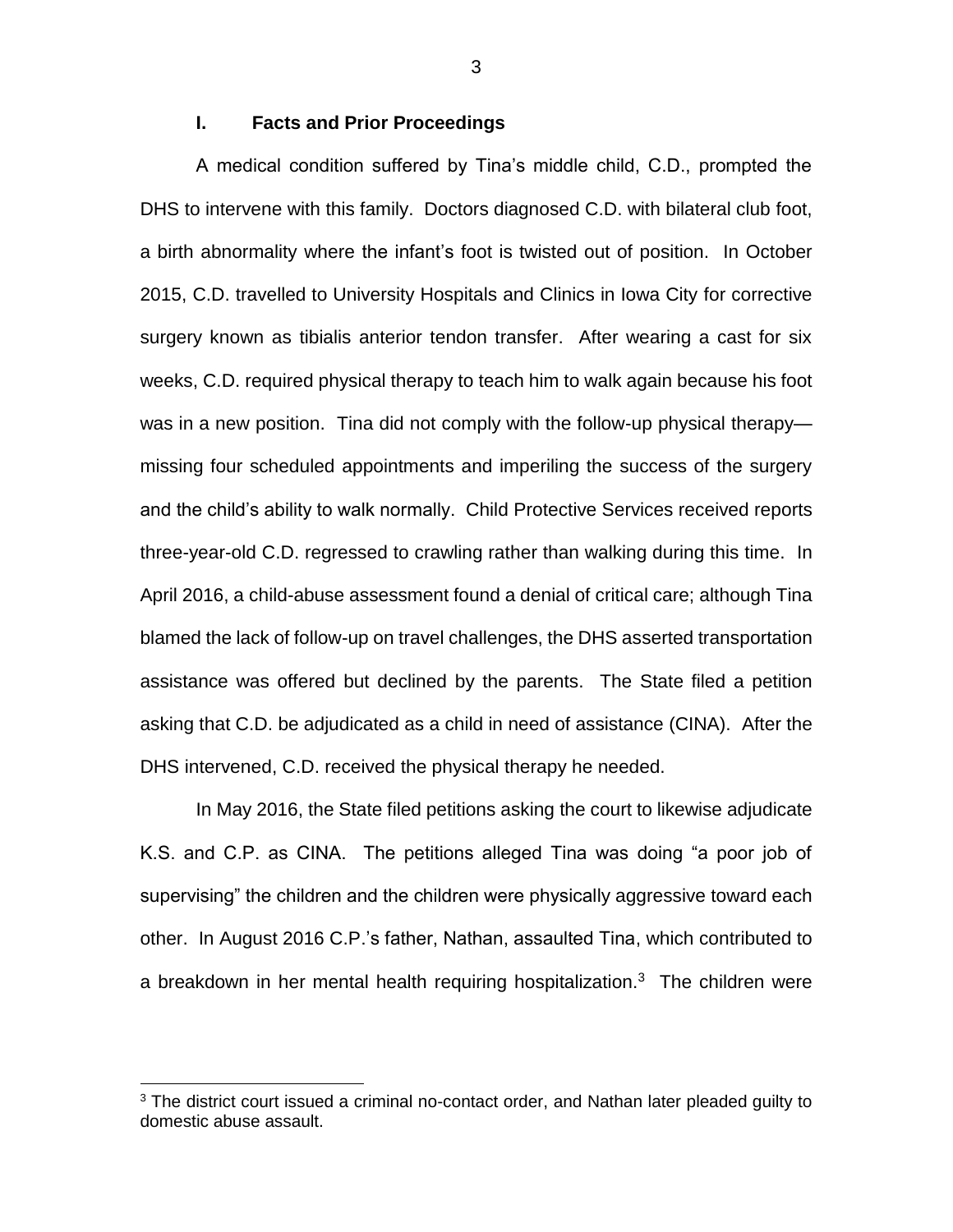removed from Tina's custody, and each placed in a different home. The juvenile court adjudicated the children as CINA in September 2016.

Despite the no-contact order, the record shows Tina maintained a relationship with Nathan until February 2017. And even after Tina severed ties with Nathan, she failed to achieve enough independence to reassure the DHS workers. According to the DHS caseworker's testimony, Tina did not establish a home of her own, but instead she moved into the house of acquaintances and developed an "unhealthy" level of "codependency" with her new male roommate. The DHS disapproved of the roommate attending visitations because he would "interject" for Tina and "he would tell her what she should and shouldn't do with regards to what the Department was requesting from her."

The caseworker also had continuing concerns about Tina's mental health. Tina received disability benefits based on her diagnoses of depression, anxiety, Tourette syndrome, attention deficit/hyperactivity disorder, and post-traumatic stress disorder. Yet during the pendency of the CINA case, Tina was sporadic in her participation in therapy sessions and was inconsistent with medication management. Tina did make some strides late in the game, as an October 2017 therapy progress report indicated, Tina was becoming "more transparent about her past domestic violence history and is currently processing how this has affected herself and her children." The therapist recommended continued ongoing therapy and medication management.

At the time of the termination hearing, Tina had two ninety-minute interactions with the children each week. The family safety, risk, and permanency (FSRP) worker described Tina as caring and positive during the visits. But the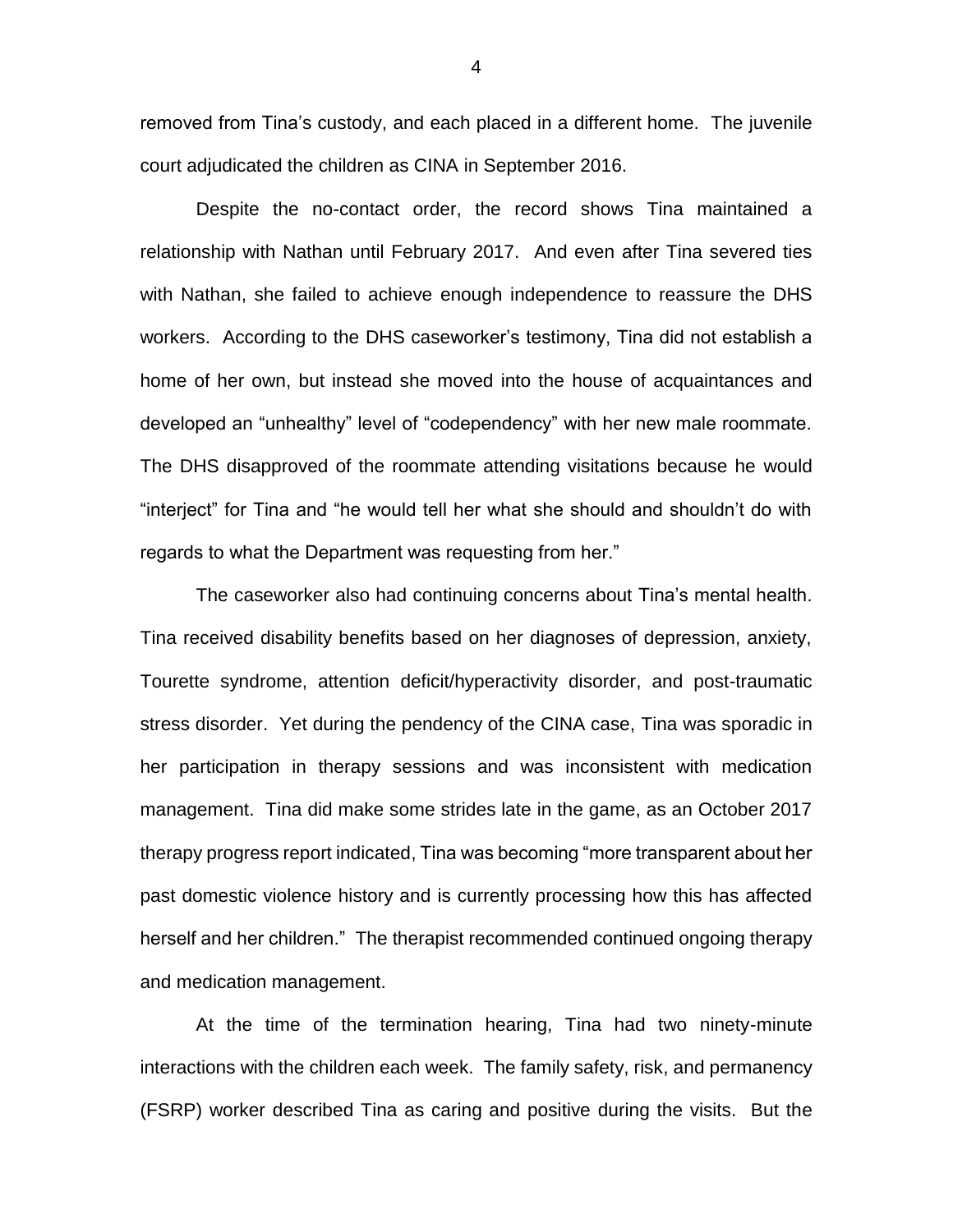FSRP worker also reported Tina had difficulty handling the needs of all three children at once; Tina continued to need "redirection" from the worker to engage in safe and appropriate discipline with the children during the supervised visitations. When the FSRP worker tried to offer a third visit per week, the children started acting out—crying, pulling one another's hair, and throwing things. The DHS caseworker was not confident Tina, on her own, could protect her children from physical harms, expressing her professional opinion: "[i]f Tina didn't have professionals around and if she was taking the children out in public" she "couldn't make sure one doesn't run in front of a car."

In November 2017, the juvenile court held a hearing on the State's petition to terminate parental rights. Tina testified she was benefitting from therapy addressing domestic-violence and codependency issues, but "[t]he healing process is going to take a very, very long time." Tina told the court: "I know I'm capable of raising my kids." But she candidly added: "I know I'm not capable right now at this second, but six months from now, you know, I'm trying to get on FUP [Family Unification Program Section 8 public housing]." After the trial, Tina's counsel submitted a "closing argument in support of granting a six month extension for reunification." In December 2017, the juvenile court issued an order terminating Tina's relationship with the children, citing Iowa Code section 232.116(1)(f), (h), and (k) (2017). Tina challenges that order on appeal.

### **II. Analysis of Tina's Claims**

#### **A. Statutory Grounds**

When the juvenile court terminates parental rights on more than one statutory basis, we may affirm the order on any ground supported by clear and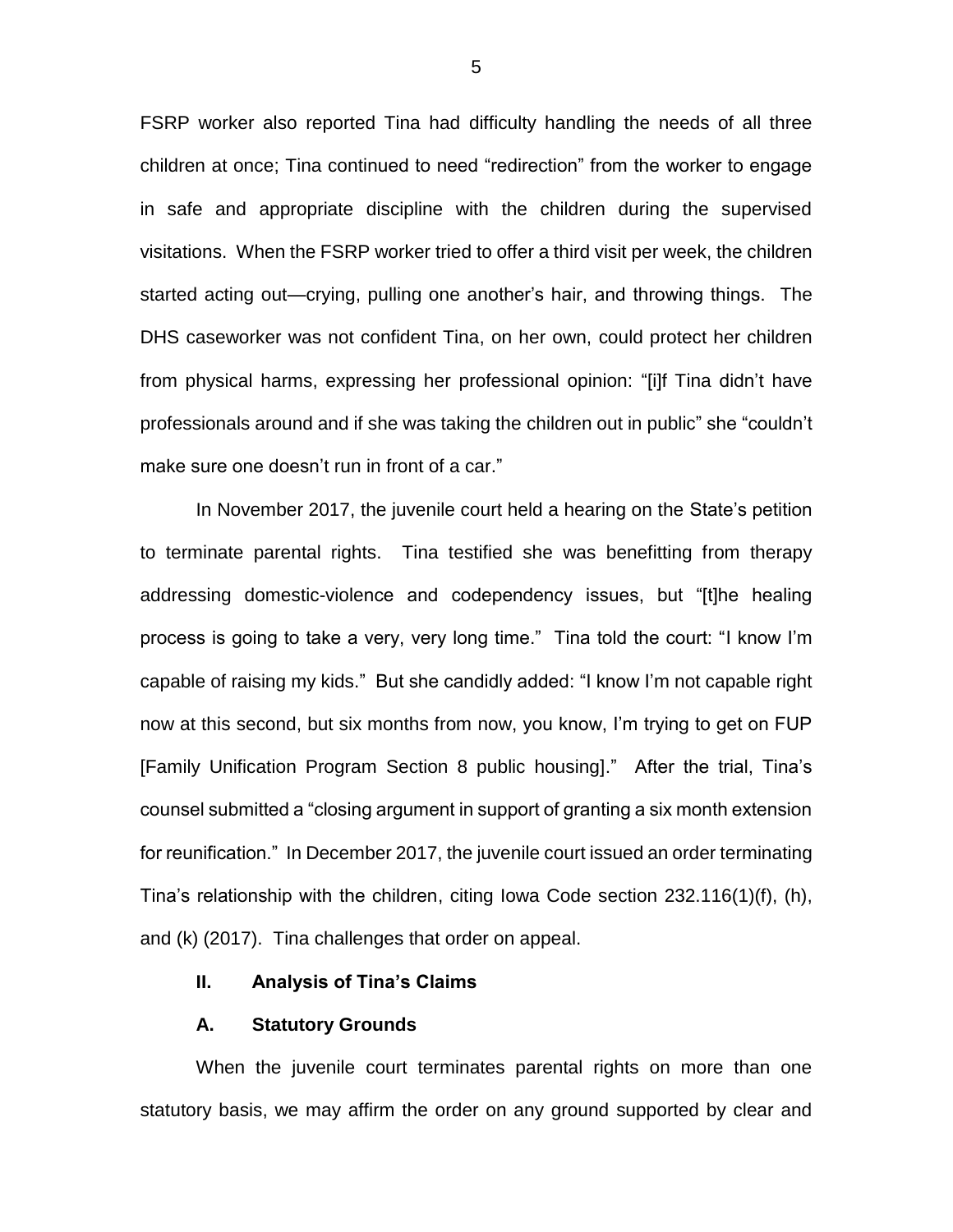convincing evidence. *D.W.*, 791 N.W .2d at 707. In this case, we find clear and convincing evidence to support termination under section  $232.116(1)(f)^4$  for C.D. and K.S., the two older children, and section 232.116(1)(h)<sup>5</sup> for C.P., the youngest child. The age parameters, CINA adjudication, <sup>6</sup> and removal timelines are met for both provisions. The only debatable point is whether the State offered clear and convincing evidence the children could not be returned to Tina's care at the present time. *See D.W.*, 791 N.W.2d at 707 (interpreting "present time" to mean the date of the termination hearing).

At the termination hearing, Tina conceded she needed more time to develop the capacity to raise her children; she was on a waiting list for subsidized housing and just starting to grapple with the trauma of surviving domestic violence.

<sup>4</sup> The State must prove these four elements:

Iowa Code § 232.116(1)(f).

 $\overline{a}$ 

Iowa Code § 232.116(1)(h).

<sup>(1)</sup> The child is four years of age or older.

<sup>(2)</sup> The child has been adjudicated [CINA under] section 232.96.

<sup>(3)</sup> The child has been removed from the physical custody of the child's parents for at least twelve of the last eighteen months, or for the last twelve consecutive months and any trial period at home has been less than thirty days.

<sup>(4)</sup> There is clear and convincing evidence that at the present time the child cannot be returned to the custody of the child's parents as provided in section 232.102.

<sup>&</sup>lt;sup>5</sup> The State must prove these four elements:

<sup>(1)</sup> The child is three years of age or younger.

<sup>(2)</sup> The child has been adjudicated [CINA under] section 232.96.

<sup>(3)</sup> The child has been removed from the physical custody of the child's parents for at least six months of the last twelve months, or for the last six consecutive months and any trial period at home has been less than thirty days.

<sup>(4)</sup> There is clear and convincing evidence that the child cannot be returned to the custody of the child's parents as provided in section 232.102 at the present time.

 $6$  To the extent Tina's first issue challenges the sufficiency of the evidence for the CINA adjudication, that issue is now moot. *See In re Y.G.*, No. 16-1075, 2016 WL 5408002, at \*1 n.2 (Iowa Ct. App. Sept. 28, 2016) (noting no appeal was filed in the underlying CINA case).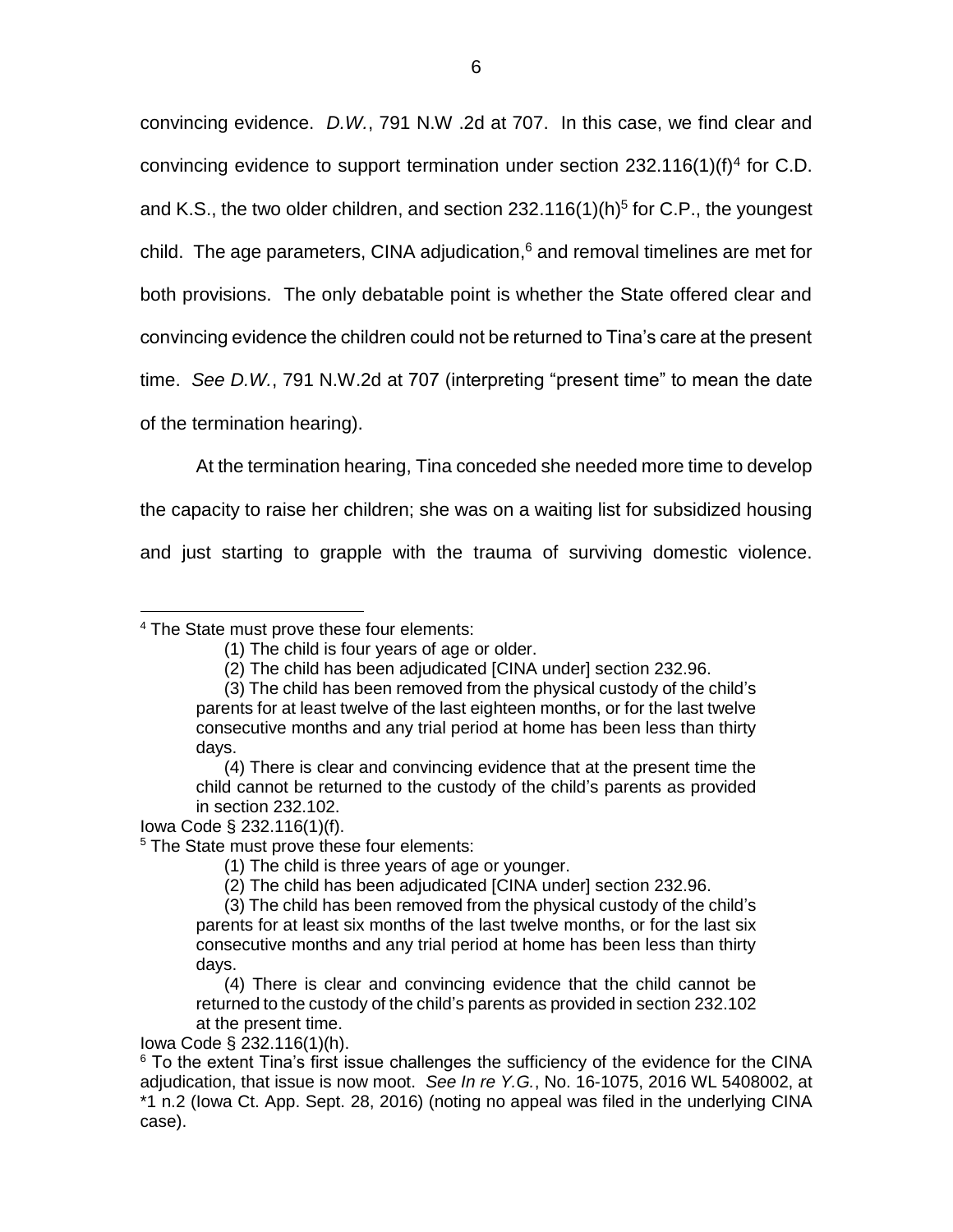Termination was proper under paragraphs (f) and (h). *See In re J.E.*, 723 N.W.2d 793, 799 (Iowa 2006) (finding child could not be safely returned home because mother had not sufficiency benefited from services).

#### **B. Additional Time**

At the termination hearing, Tina more realistically pinned her hopes on the juvenile court granting her an additional six months to prepare for the children's return. A placement extension requires a court to determine there will no longer be a reason for removal in six months. *See* Iowa Code § 232.104(2)(b). Like the juvenile court, we doubt if another six months of services would enable Tina to overcome the mental-health instability and codependency that has undermined her ability to be a suitable parent. She had been receiving services since April 2016 and still had not been able to pull together the parenting skills necessary to protect the children from harm. Tina's housing remained unstable, and her therapy progress notes indicated she has just begun to appreciate the damaging trauma that domestic violence had caused her and her children. While Tina may be on the right road, the remaining journey appears too long to justify keeping the children in a state of flux. *See In re A.M.*, 843 N.W.2d 100, 113 (Iowa 2014) (noting termination should not be delayed in the hopes that a parent may someday become a suitable caregiver).

# **C. Best Interests**

Tina next contends termination was not in the children's best interests under section 232.116(2). That provision focuses on the children's safety, as well as the best placement for furthering their long-term nurturing and growth, and their physical, mental, and emotional condition and needs. *See In re P.L.*, 778 N.W.2d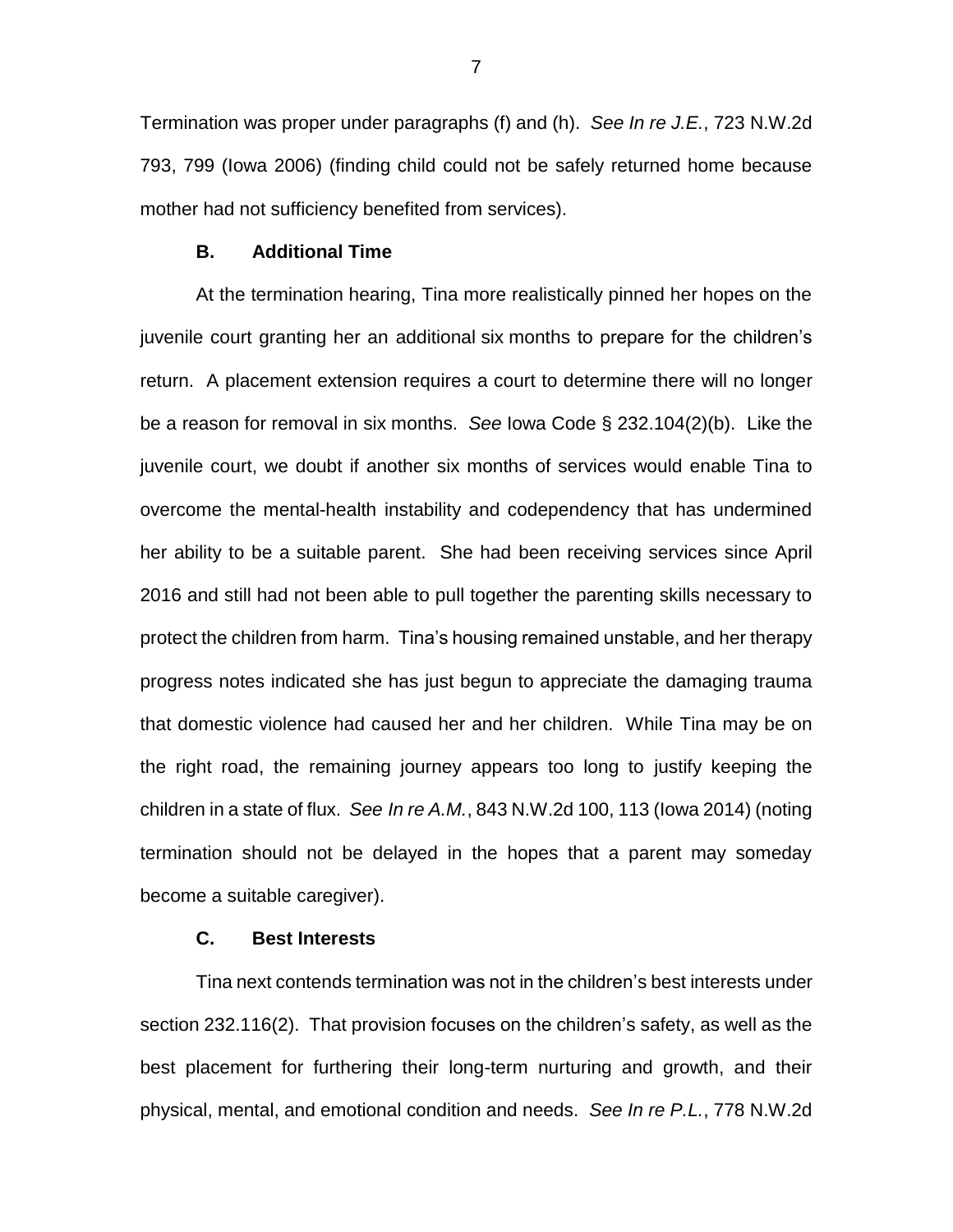33, 40 (Iowa 2010). In applying the statutory best-interests standard we cannot rule in a way that would deprive children of permanency by hoping someday their parent will be able to offer proper care and a stable home. *Id*. at 41. Tina deserves credit for important changes she has started to embrace to improve her mental health and address the impact of domestic violence on her children. But we must envision the children's long-range best interests based on a parent's track record. *See In re A.B.*, 815 N.W.2d 764, 778 (Iowa 2012). Tina's past performance does not instill confidence. As the juvenile court concluded, Tina has not prioritized the needs of her children. The children's best interests are served by ensuring they have caregivers who can keep them safe and nurture their growth and development into the future. Unfortunately, Tina has not proven to be such a caregiver. Her best-interests argument is not persuasive.

### **D. Reasonable Efforts**

Tina accuses the DHS of shirking its responsibility to make reasonable efforts to reunify her with the children. When considering the reunification efforts advanced by the DHS, she identifies five deficiencies: (1) "subjecting" the children to visitation with Nathan, who committed domestic violence against their mother; (2) no visitation among the siblings who were placed in three different homes; (3) denials of increased visitation for Tina; (4) failure to connect her with a "parent partner" to provide support and guidance during the CINA case; and (5) failure to offer transportation assistance.

The DHS is required to exert every reasonable effort to return children to their home—consistent with their best interests. Iowa Code § 232.102(6)(b). "Reasonable efforts" include services offered to eliminate the need for removal or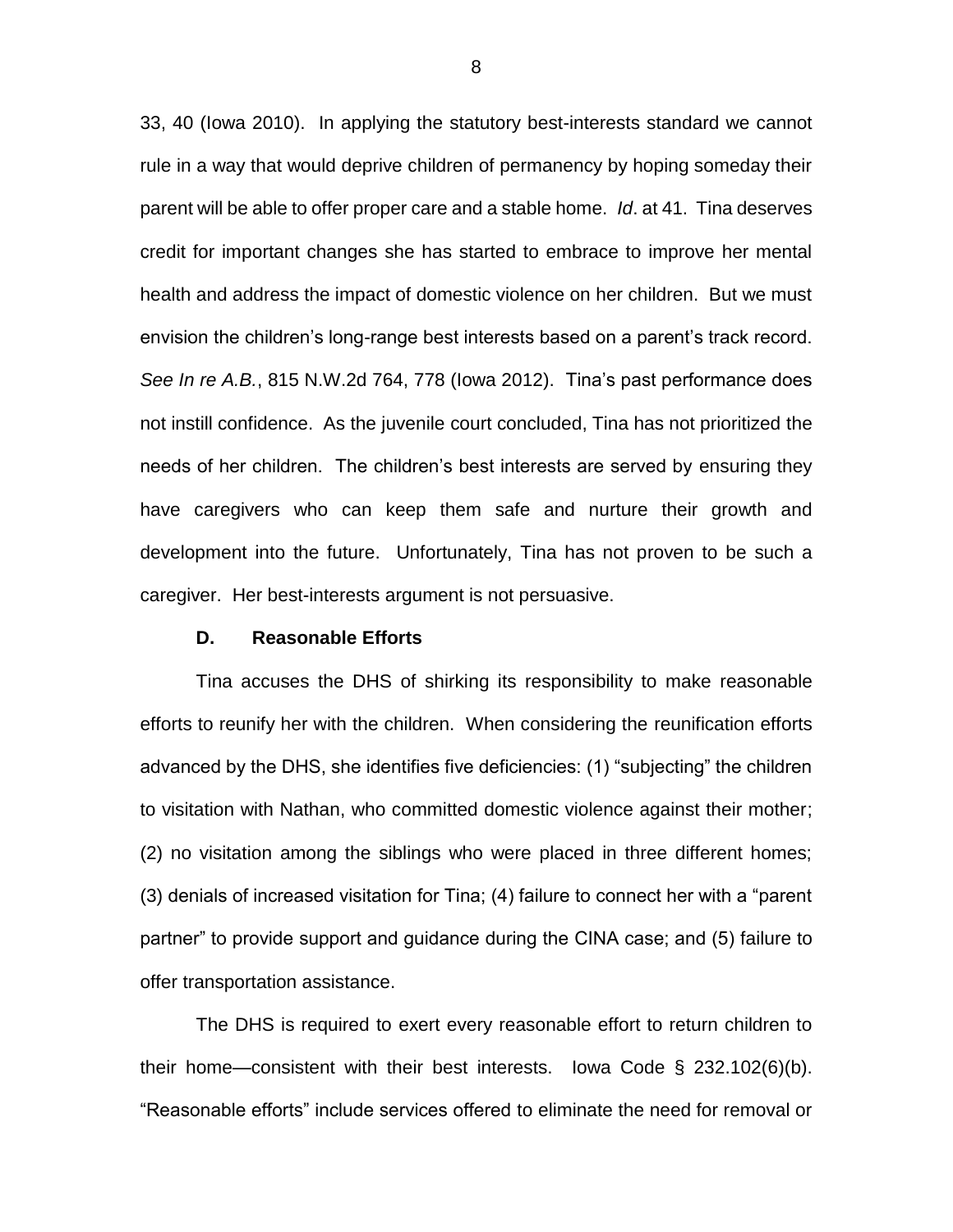to make it possible for the children to safely return to the family home. *Id.* The duty to make reasonable efforts is not "a strict substantive requirement of termination," but the extent of the measures taken by the DHS "impacts the burden of proving those elements of termination which require reunification efforts." *In re C.B.*, 611 N.W.2d 489, 493 (Iowa 2000). While the reasonable-efforts burden rests with DHS, parents also shoulder a responsibility to object if they believe the nature or extent of services is inadequate. *In re L.M.,* 904 N.W.2d 835, 839-40 (Iowa 2017) (emphasizing a parent's objection should be made as early as possible in the process so the juvenile court can order appropriate changes).

We start with Tina's claim that the DHS should not have arranged for her to share visitation time her abuser. At the termination hearing, the mother's attorney cross-examined the DHS case worker concerning the joint visitation.

Q. In your training on domestic violence, do you believe that it's appropriate to have a victim of abuse in the same room at the same time with the perpetrator? A. Through our training, the Safe and Together model<sup>[7]</sup> focuses on keeping the people together. So while we focus on Tina and helping her become a protective parent and increasing her protective capacities, we also work with Nathan on addressing his domestic violence tendencies through separate services while keeping the family together.

The county attorney objected to this line of questioning because no reasonable-efforts argument had been raised until the termination hearing. The juvenile court allowed the examination but cautioned, "I will take into consideration

<sup>&</sup>lt;sup>7</sup> In 2016, through DHS funding, Iowa State University partnered with David Mandel and Associations, a child-welfare consulting group, to introduce the "Safe and Together" program to Iowa social workers. According to ISU, "the model contains three principles: keeping the child safe and together with the non-offending parent, partnering with the nonoffending parent, and intervening with the perpetrator to reduce risk and harm to the child." News Release, Iowa State University, Iowa State University shifts focus to children in domestic violence cases (July 25, 2016) www.hs.iastate.edu/news/2016/07/25/childwelfare/.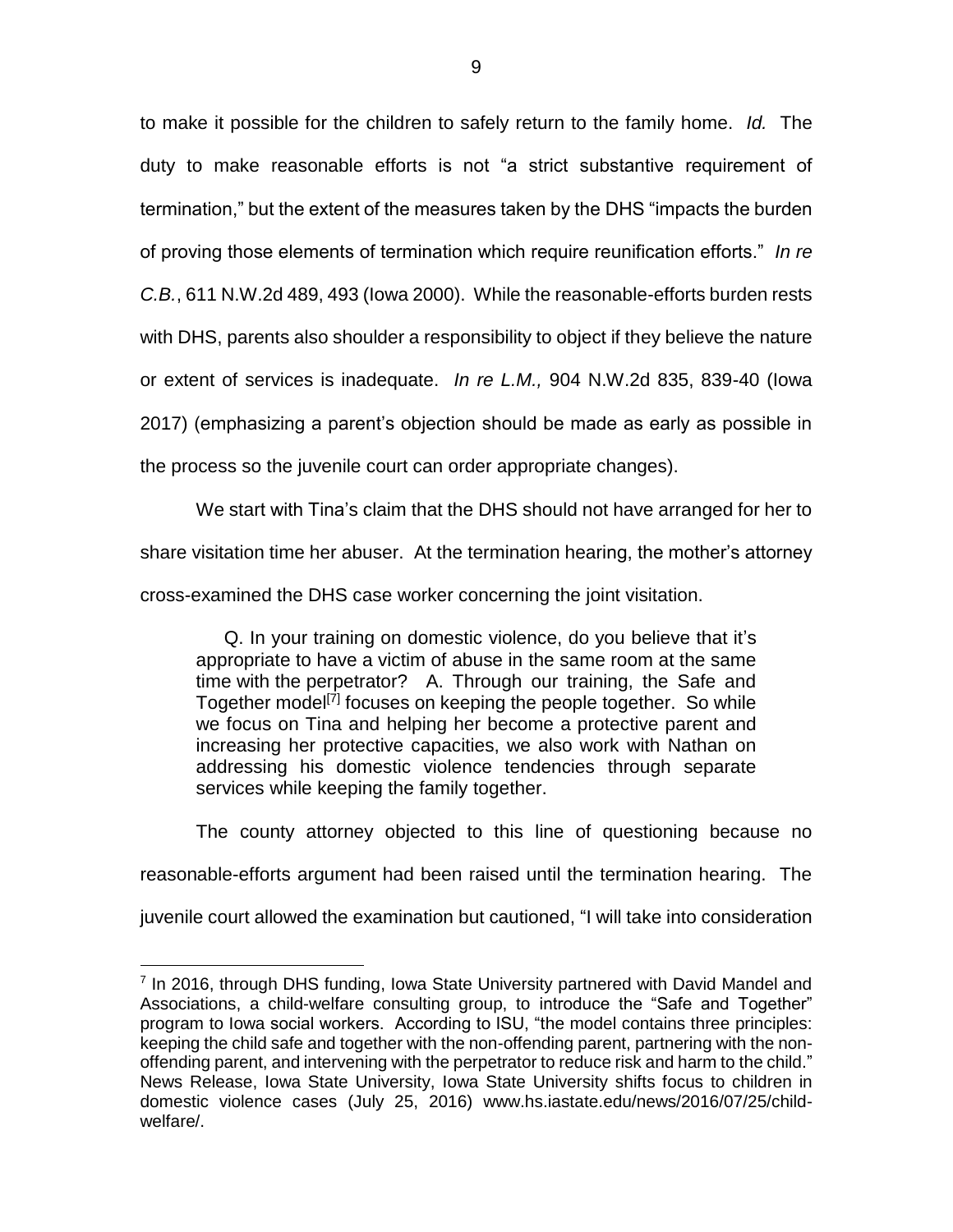this is not the time to raise reasonable efforts for something that occurred prior to any order since then." The caseworker testified unless a safety issue existed, the DHS did not "typically force parents" to hold visits separately, and Tina and Nathan requested their visits be together. In a written "closing argument" filed post-trial, the mother's attorney vigorously argued the DHS "failed to keep [Tina] safe" by "subjecting" her to "co-parenting" with Nathan who threatened and attacked her. The juvenile court did not expressly address the joint-visitation issue but ruled the DHS "did make reasonable efforts" to reunify Tina with her children.

On appeal, Tina's counsel does not fully form an argument as to why the joint visits impeded reasonable efforts. Nor does counsel contend Tina objected to the joint visitations when they were occurring. We do see some irony in the DHS's criticism of Tina for requesting the children be placed with Nathan when she was hospitalized after the domestic-abuse assault, while defending its own decision to sponsor joint visitation between the victim and the batterer. Yet given the scanty record and undeveloped argument on this issue, we cannot conclude the joint visitations detracted from the DHS's reasonable efforts at reunification.

We next turn to the issue of sibling separation and visitation. Our courts have recognized a preference for keeping brothers and sisters together whenever possible. *In re T.J.O.*, 527 N.W.2d 417, 420 (Iowa Ct. App. 1994). The legislature also has directed the DHS to make reasonable efforts to keep siblings together in the same placement, and if that is not possible, "to provide for frequent visitation and ongoing interaction" between siblings who are not in the same placement. Iowa Code § 232.108(2).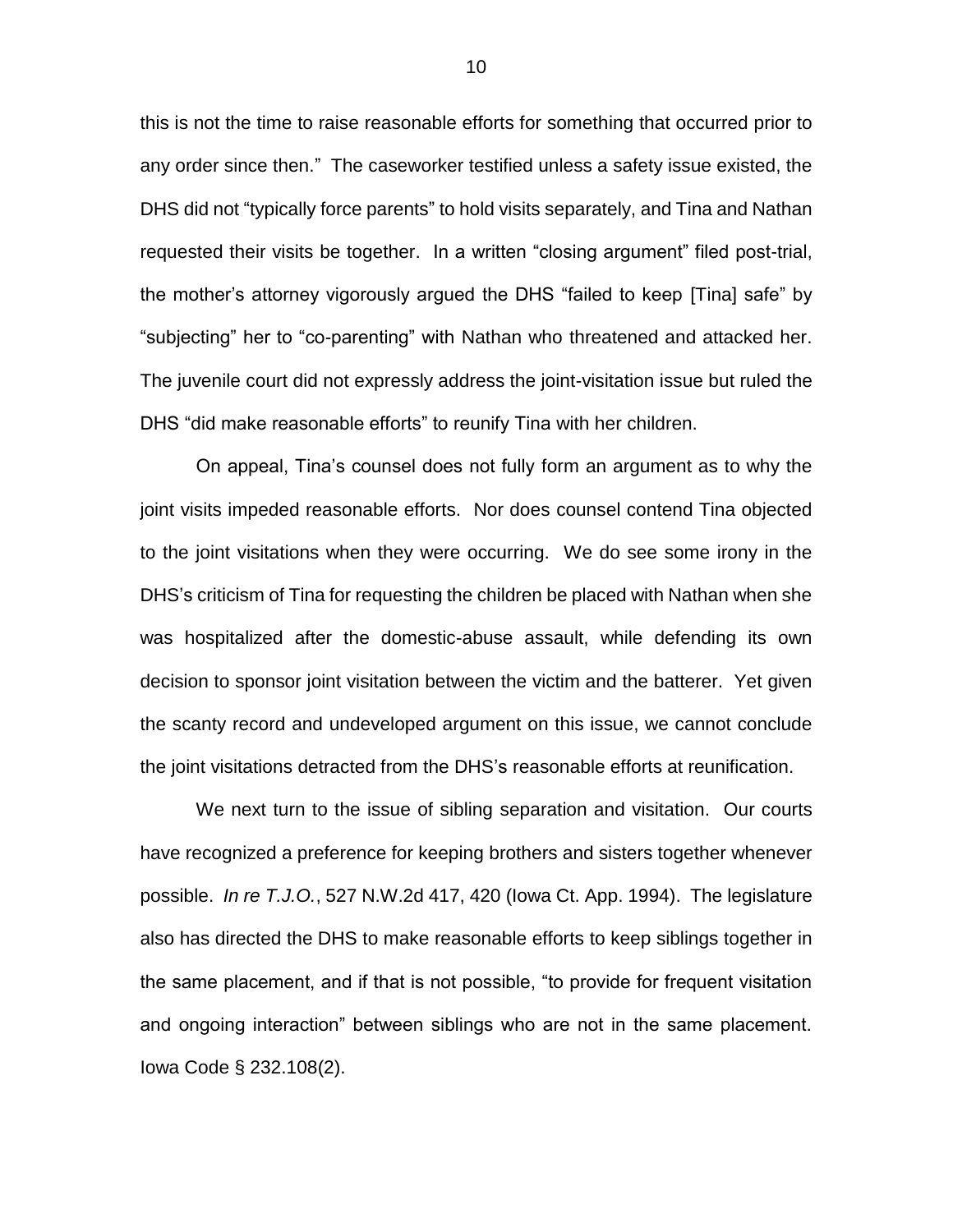Since removal, the DHS has maintained K.S., C.D., and C.P. in separate homes. The DHS placed K.S. with her maternal step-grandfather, C.P. with his paternal step-grandmother and then in a pre-adoptive foster home, and C.D. with a different foster family. C.D. continued to have medical and physical-therapy needs that required special training and a substantial time commitment by his foster parents. On appeal, Tina lodges a terse objection that DHS "did not provide for visitation between siblings." Her claim is not entirely accurate. The record shows the children did interact with each other when attending visitations with their mother. But the record does not reflect whether the children's caregivers arranged for separate visits among the siblings or planned to do so after the termination of parental rights.<sup>8</sup>

On appeal, the mother has not explained how sibling visitation would have helped eliminate the need for removal of the children or made it possible for the children to safely return home. *See id.* § 232.102(6)(b). Furthermore, it does not appear Tina raised her concern about sibling visitation in the juvenile court. Accordingly, we consider it waived. *See In re I.M.*, No. 13-0821, 2014 WL 4225169, at \*2 (Iowa Ct. App. Aug. 27, 2014) (citing *Meier v. Senecaut,* 641 N.W.2d 532, 537 (Iowa 2002) ("It is a fundamental doctrine of appellate review that issues must ordinarily be both raised and decided by the district court before we will decide them on appeal.")).

<sup>&</sup>lt;sup>8</sup> Although the juvenile court appointed the same guardian ad litem (GAL) to represent all three children, our record contains no reports filed by the GAL to help us understand the impact of separation on the three siblings. The juvenile court stated in its order that the GAL favored termination, but the GAL did not make a statement to that effect at the trial.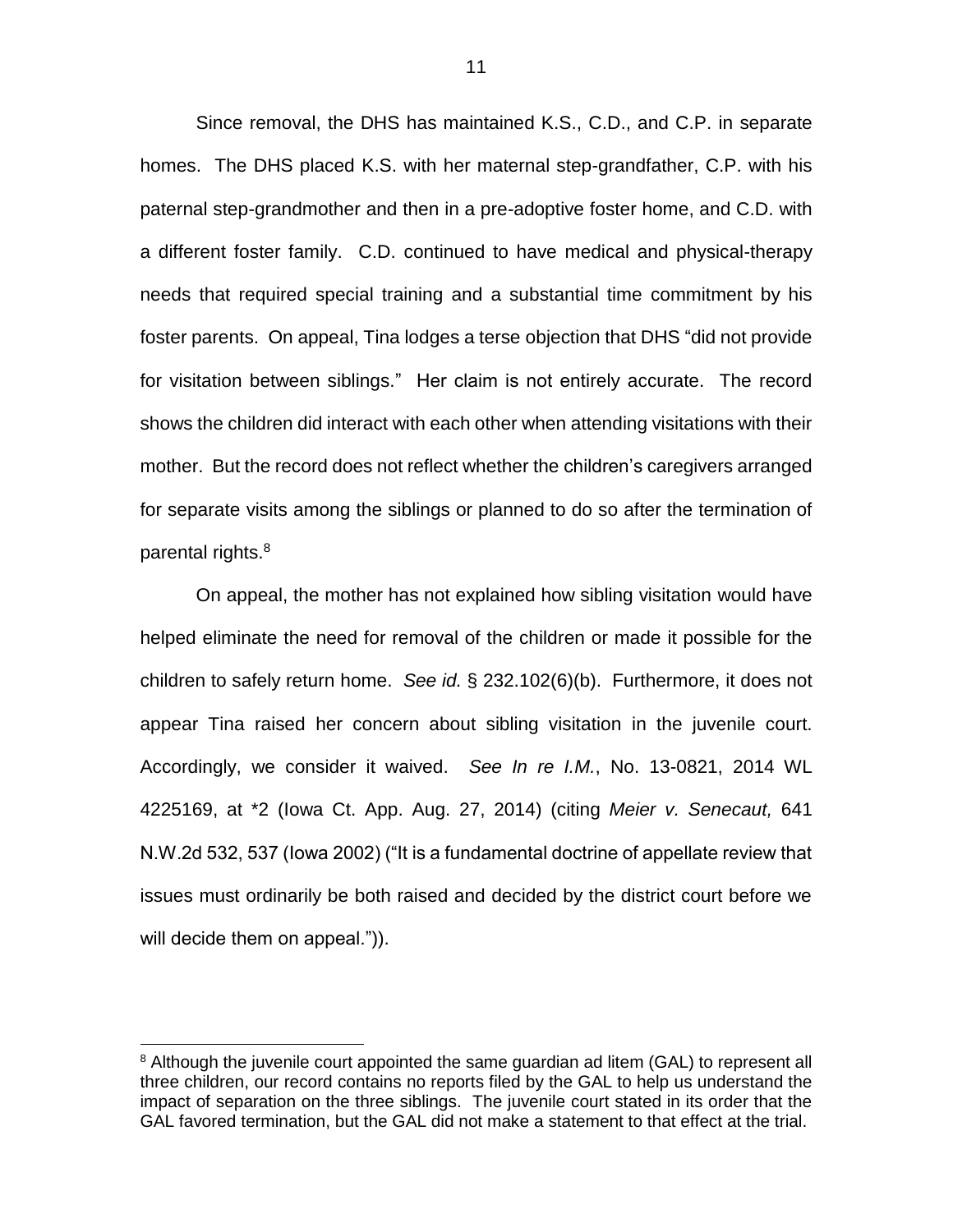Tina also claims the DHS fell short of reasonable efforts by denying her expanded visitation with the three children. In considering the reasonableness of the nature and extent of visitation offered by the DHS, the best interests of the children are controlling. *See In re M.B.*, 553 N.W.2d 343, 345 (Iowa Ct. App. 1996). Tina had two supervised visitations per week with the three children starting in the fall of 2016. In July 2017, she filed a motion asking for increased visitation as a reasonable effort to facilitate reunification. In August 2017, the juvenile court filed a permanency order—concluding Tina needed help with transportation and directing the State to file a termination petition.

On appeal, Tina contends the DHS did not provide transportation for visits as ordered by the juvenile court. This claim is not supported by the record. The workers described their efforts to transport all three children for visits. And although the permanency order did not address visitation, the DHS added a third visit per week in the fall of 2017. The change did not go well. The caseworker explained: "Because they were taking approximately an hour to transport one way for all three children, the children would scream and cry, hit each other, pull each other's hair." The DHS returned to twice-per-week visits but increased the time Tina could spend with the children during those two sessions. The children's behavior improved according to the caseworker. Because the extent of visitation with Tina matched the best interests of the children, we find the DHS satisfied its reasonable-efforts requirement on this front. *See id*. (concluding visitation arrangement did not cause the DHS "to fall short of its obligation to provide reasonable efforts to reunite parent and child").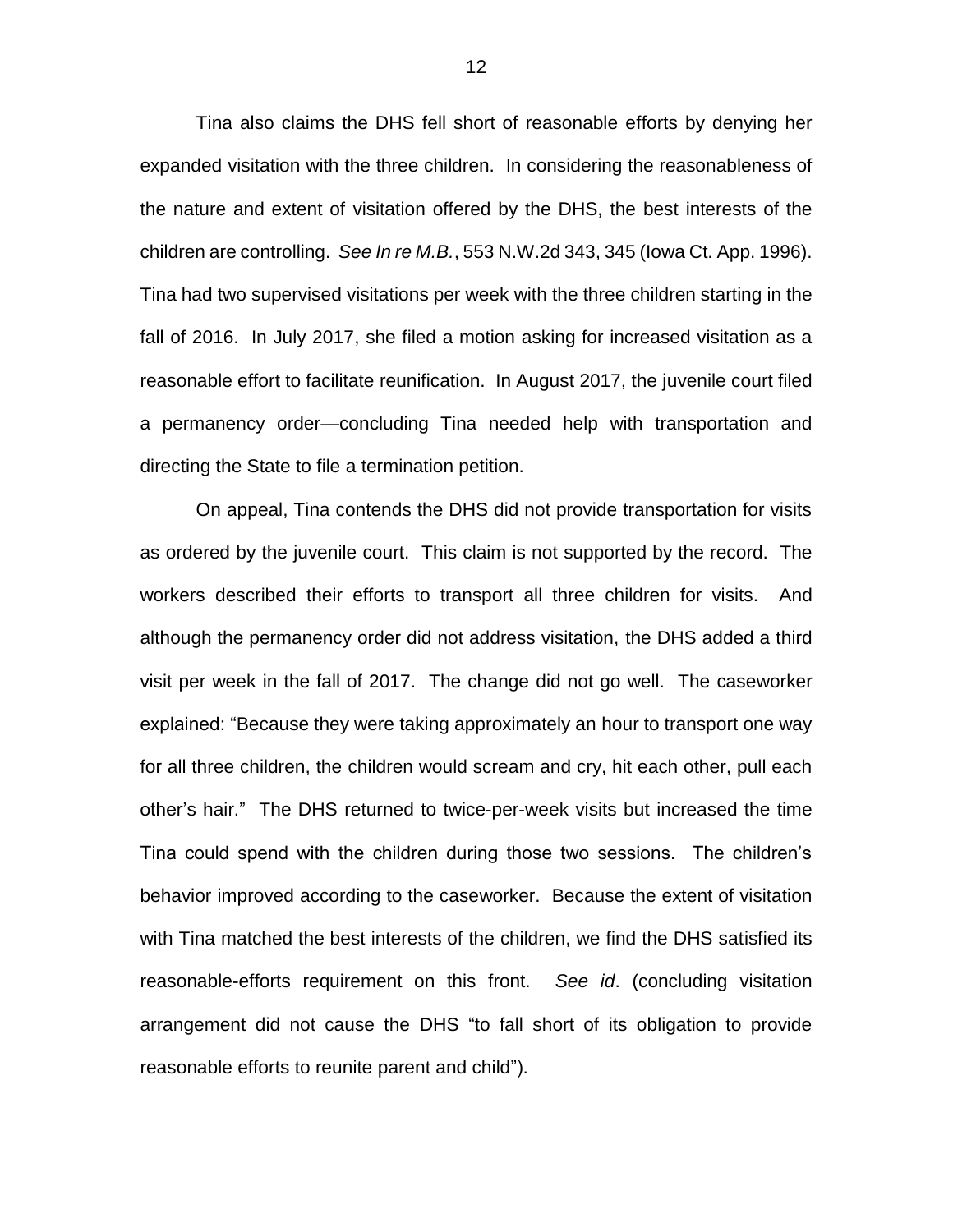Finally, we tackle Tina's complaint that she did not have the benefit of a "parent partner" to help shepherd her though the child-welfare process.<sup>9</sup> Parent partners "have experienced the system and reunified with their children" before they are recruited to guide and support other parents involved in the child welfare system. Diane Boyd Rauber, *From the Courthouse to the Statehouse: Parents As Partners in Child Welfare*, 28 Child L. Prac. 145, 149 (2009). "When a well-trained parent partner is involved, the respondent parent can complete the case plan requirements more quickly and the parent's attorney can argue for reunification more effectively." *Id*.

Tina raised this issue in the juvenile court. She testified she asked for a parent partner and was told she first needed to "work on [her] mental health needs." Tina continued: "Since I didn't start working on my mental health needs until I was capable, until I was out of denial and able to work on it, that's why I didn't ask for a parent partner up until about seven months ago." When she renewed her request for a parent partner, she asserts "nobody got back with [her] on that." In her written closing arguments, Tina's attorney asked:

Is it likely that a parent partner would have made it possible for Mother to reunify with her children and have them placed in her care prior to the TPR Petition? That question cannot be answered by anyone, as DHS failed to offer a parent partner, and did not acknowledge their lack of reasonable efforts to the Court.

The juvenile court addressed this issue in its termination ruling:

<sup>9</sup> The Iowa DHS started its Parent Partners program in 2007 in four pilot sites and by 2015 had implemented the service in all 99 counties. According to the DHS website, "Parent Partners meet with social workers, counselors, attorneys, and others regularly to assess progress, and are able to help professionals empathetically and productively interpret the patterns, behaviors, and needs of families." Parent Partners, Iowa Department of Human Services, www.dhs.iowa.gov/parent-partners (last visited April 4, 2018).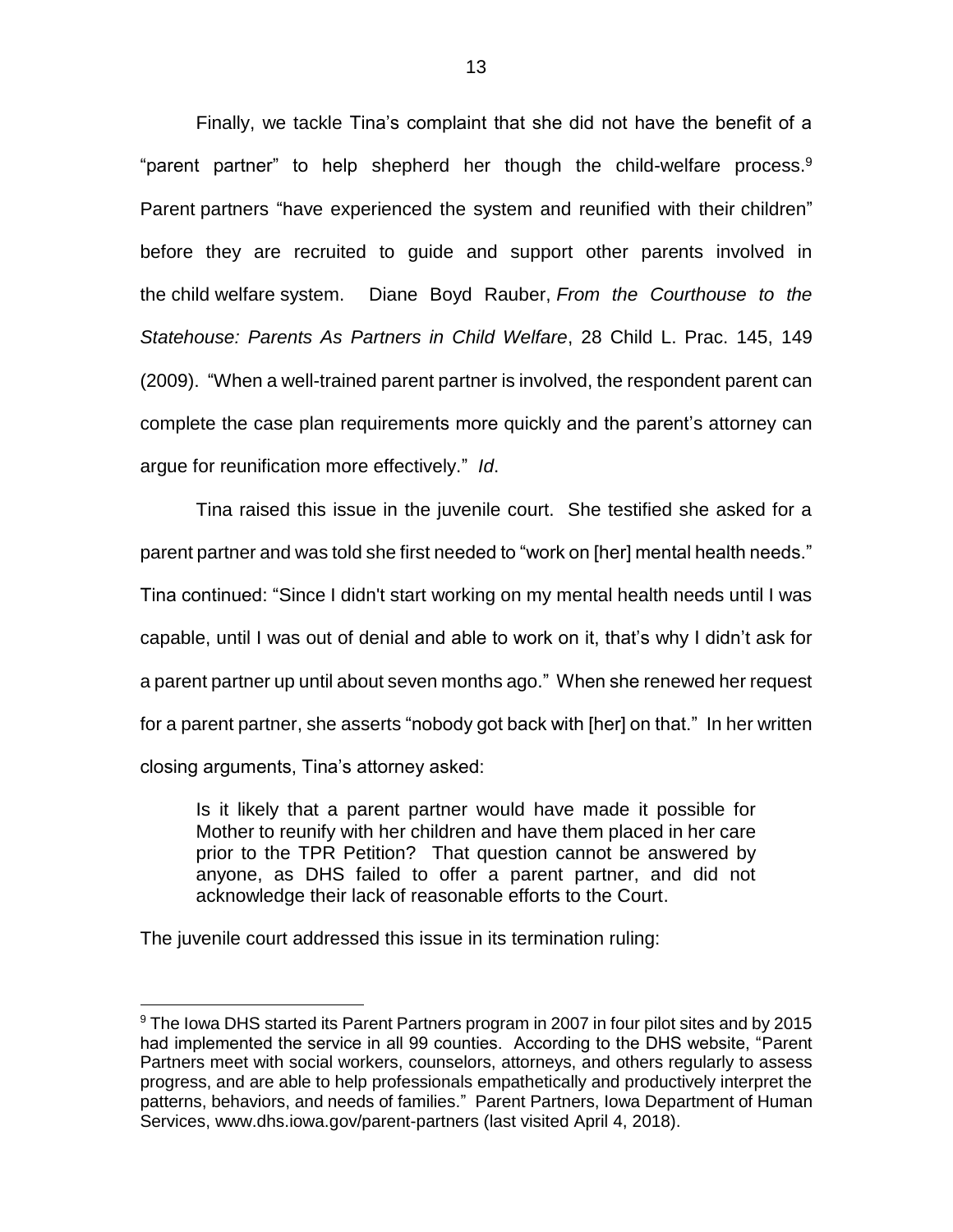Tina argues that she did not have a parent partner as she requested and that she could have been successful if only she had a parent partner (see filed closing argument). While it is true that she requested a parent partner, one is not always available and one was not provided for her. It is not likely that such would have caused a different result than that which is present today since Tina, even in her written argument, concedes by stating the question [whether a parent partner would have made it possible for her to reunify with the children] cannot be answered by anyone.

On appeal, Tina asserts parent partners are "crucial" to a family's success "as they provide support, clarification, and guidance to a parent involved in a CINA matter." We agree parent partners can be a great resource in juvenile court. But "what constitutes reasonable services varies based upon the requirements of each individual case." *In re C.H.*, 652 N.W.2d 144, 147 (Iowa 2002). "Generally, in making reasonable efforts to provide services, the State's focus is on services to improve parenting." *Id*. And as other jurisdictions have concluded, the reasonableefforts requirement doesn't mean the DHS must marshal every imaginable resource. *See In re R.P.*, \_\_\_ N.E.3d \_\_\_, \_\_\_, 2018 WL 798409, at \*11 (Ohio Ct. App. 2018) ("Otherwise, there would always be an argument that one more additional service, no matter how remote, may have made reunification possible."); *see also In re Savannah Y*., 158 A.3d 864, 872 (Conn. App. Ct. 2017) ("[R]easonable efforts means doing everything reasonable, not everything possible." (alteration in original)).

Our court did determine the refusal to provide an American Sign Language interpreter for a deaf mother amounted to a violation of the reasonable-efforts requirement when the mother's advocate testified the communication assistance would have "made a significant difference in her ability to make progress." *In re J.L.*, 868 N.W.2d 462, 467 (Iowa Ct. App. 2015) (outlining the DHS